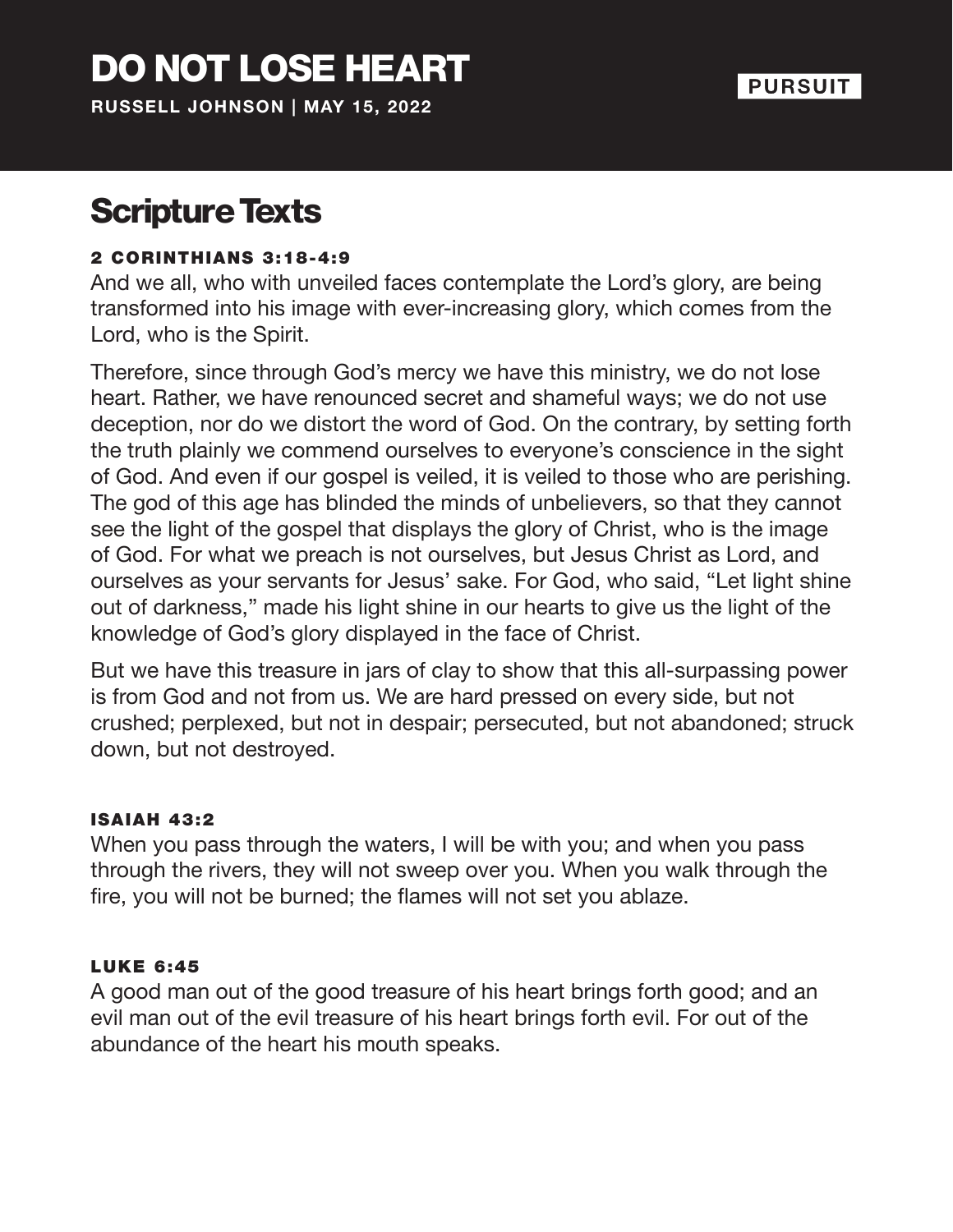### Big Ideas

1

3

5

**Corinth used sexual depravity to appease their gods; so does our culture. We call it choice, freedom, exploration, meaningless, entertainment, or empowering… but, really, it is worship.**

## 2

4

6

**God loves us just as we are, but He loves us too much to leave us the same.**

**The greatest way we are encouraged into righteousness is by being reminded of who God says we are: righteousness is our identity, grace and mercy is our portion, shame and condemnation are not our inheritance, brokenness and pain are not our future.**

**Our circumstance** 

**We don't guard our hearts to keep them hard; we guard our hearts to keep them soft. I am not guarding my heart from something, as much as I am guarding my heart for something.**

**might be our temporary dwelling, but it does not have permission to be our permanent identity.**

> **If my heart stays healthy, and my spirit stays encouraged, it does not matter what season I endure because He is the rod and the staff Who comforts me.**